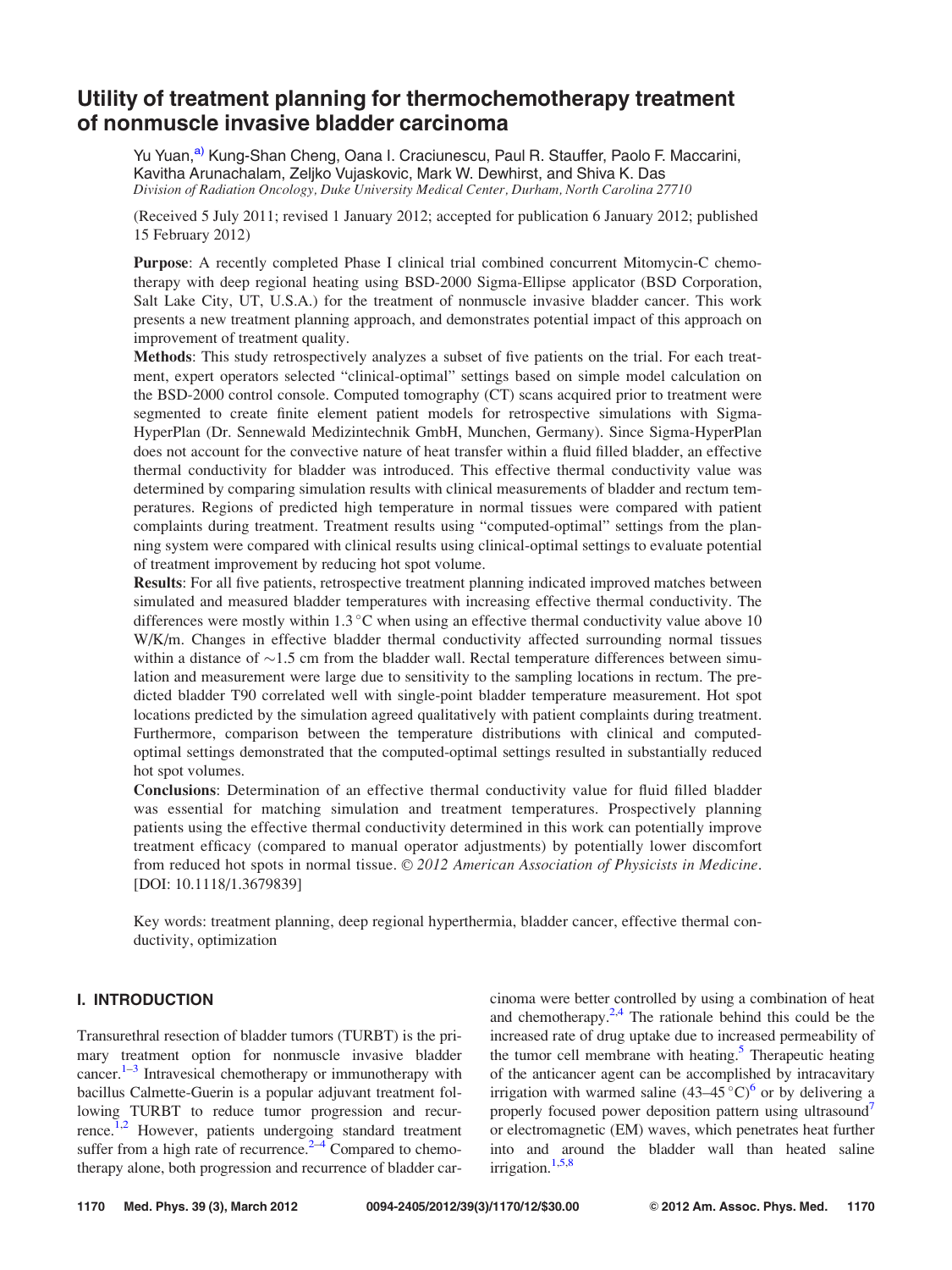Treatment planning based on both specific absorption rate (SAR) and temperature-based optimization has been used to provide better targeted heating in various sites. $9-11$  Treatment planning that enhances the ability to focus heat at the bladder has also been reported. For example, van Dijk et al.<sup>12</sup> showed increased bladder SAR using treatment planning to optimize the SAR distribution in a selected two-dimensional plane. However, the treatment planning software developed by van Dijk et al.,<sup>12</sup> also used by Rietbroek et al.,<sup>13</sup> restricted optimization to a single plane. It was not possible with this planning method to evaluate the treatment using three dimensional (3D) treatment statistics of the target temperatures or hot spot occurrences in normal tissues.

This study qualitatively and quantitatively assesses, in five bladder patients, the utility of treatment planning for EM heating with a commercial radiofrequency phased array applicator with four twin-dipole antennas (Sigma-Ellipse, BSD Corporation, Salt Lake City, UT, U.S.A.). Actual treatments used expert operator input with patient verbal feedback to steer heating toward the bladder. Guidance was provided by the simple computer model available on the control console (2D, elliptical, homogeneous muscleequivalent model) and intracavitary temperature probes inserted in the bladder and rectum. For comparison, computed tomography (CT)-based treatment planning simulations were carried out retrospectively using the Sigma-HyperPlan® system (Dr Sennewald Medizintechnik GmbH, Munchen, Germany). By matching simulation results to temperatures measured during clinical treatments, an effective thermal conductivity<sup>14–23</sup> was determined for the fluid filled bladder. This effective bladder thermal conductivity mimics the combined convective/conductive heat transfer from the spatially nonuniform heating in the anticancer drug/urine mixture in bladder. Effects and physical implications of varying the effective bladder thermal conductivity are demonstrated by target treatment statistics such as maximum, minimum, median temperatures, T90, as well as spatial temperature distribution profiles across the bladder and surrounding tissue region. The potential to improve treatment delivery by employing treatment planning with an effective bladder thermal conductivity was investigated.

# II. METHODS AND MATERIALS

#### II.A Hyperthermia treatment procedure

Eligible patients were enrolled on an Institutional Review Board (IRB) approved Phase I clinical trial for heating in combination with intravesical Mitomycin-C chemotherapy (MMC; Kyowa Hakko Kogyo Co. Ltd., Tokyo, Japan). A CT scan (GE Healthcare, Milwaukee, WI) was performed for each patient prior to the first thermochemotherapy treatment for the purpose of patient treatment positioning, bladder Foley and rectal catheters (for temperature measurement) localization, and planning for clinical study. The origin of the CT scan, i.e., the CT zero plane, was marked on the anterior and lateral surfaces of the patient body. Subsequently, the geometric center of the bladder was determined and the shift from the CT zero plane recorded and also marked on skin on the anterior and lateral surfaces. Patient dimensions in the anterior–posterior and lateral directions were recorded.

The BSD-2000 deep hyperthermia system (BSD Medical Corporation, Salt Lake, UT, USA) includes a control console with software to help users determine initial applicator settings that are subsequently manually adjusted during treatment based on feedback from intracavitary and surface temperature probes, and patient comments. The software assumes a homogeneous muscle-equivalent "generic patient" two-dimensional model with elliptical shape specified by the operator to match the measured patient cross-section dimensions. Users assign a focal position within the model corresponding to the approximate bladder location and the software determines the corresponding amplitudes and phases of the four antenna pairs to focus SAR at that position. A simulated SAR plot for the central cross-section is then displayed on the treatment planning screen. The user can adjust the four magnitudes, phases, and frequencies until the resulting SAR pattern is satisfactory. Multiple possible treatment plans can be established prior to treatment and saved in the setup file for possible use, and each preplan can be modified in real time during treatment.

The Sigma-Ellipse applicator has four twin-dipole antennas arranged on an elliptical Plexiglas shell. The applicator includes a flexible coupling bolus, which is filled with distilled water at approximately  $25^{\circ}$ C for impedance match of the EM waves and for thermal cooling of the skin. The paired-antennas are driven with independent power and phase adjustments from four amplifier channels (operating frequency: 80–120 MHz). The five patients were treated primarily at 90 MHz, though frequencies were varied between 85 and 100 MHz during treatment for improved patient comfort or improved differential heating of bladder over rectum or abdominal tissue.

In preparation for treatment, temperature probes (high resistance lead thermistors, BSD Medical Corporation) were placed in the bladder Foley and in two rectal catheters, one fixed at the tip of a catheter and the second pulled by the BSD thermal mapping motor at 1 cm increments along the other rectal catheter at 5-min intervals. The bladder Foley and rectal catheters have high contrast with surrounding tissues on the CT images; consequently, locations of the temperature probes in the bladder/rectum were easily determined. Additional temperature probes of the same type were used to monitor oral (core) temperature and skin temperatures near the spine and on the abdomen, buttocks, and upper inner thigh locations. The precision and accuracy of the high resistance lead thermistor probes was  $\pm 0.1$  °C and  $\pm 0.25$  °C, respectively. After positioning the patient inside the applicator, placing all temperature probes and filling the water bolus, prewarmed MMC was instilled into the bladder. RF power was turned on using the pretreatment plan settings from the 2D BSD computer model and then adjusted by the experienced user ("clinical-optimal" settings) with feedback from temperature probes and patient comments. The Foley temperature sensor was the sole measure of intrabladder (fluid inside the bladder) temperature and was used to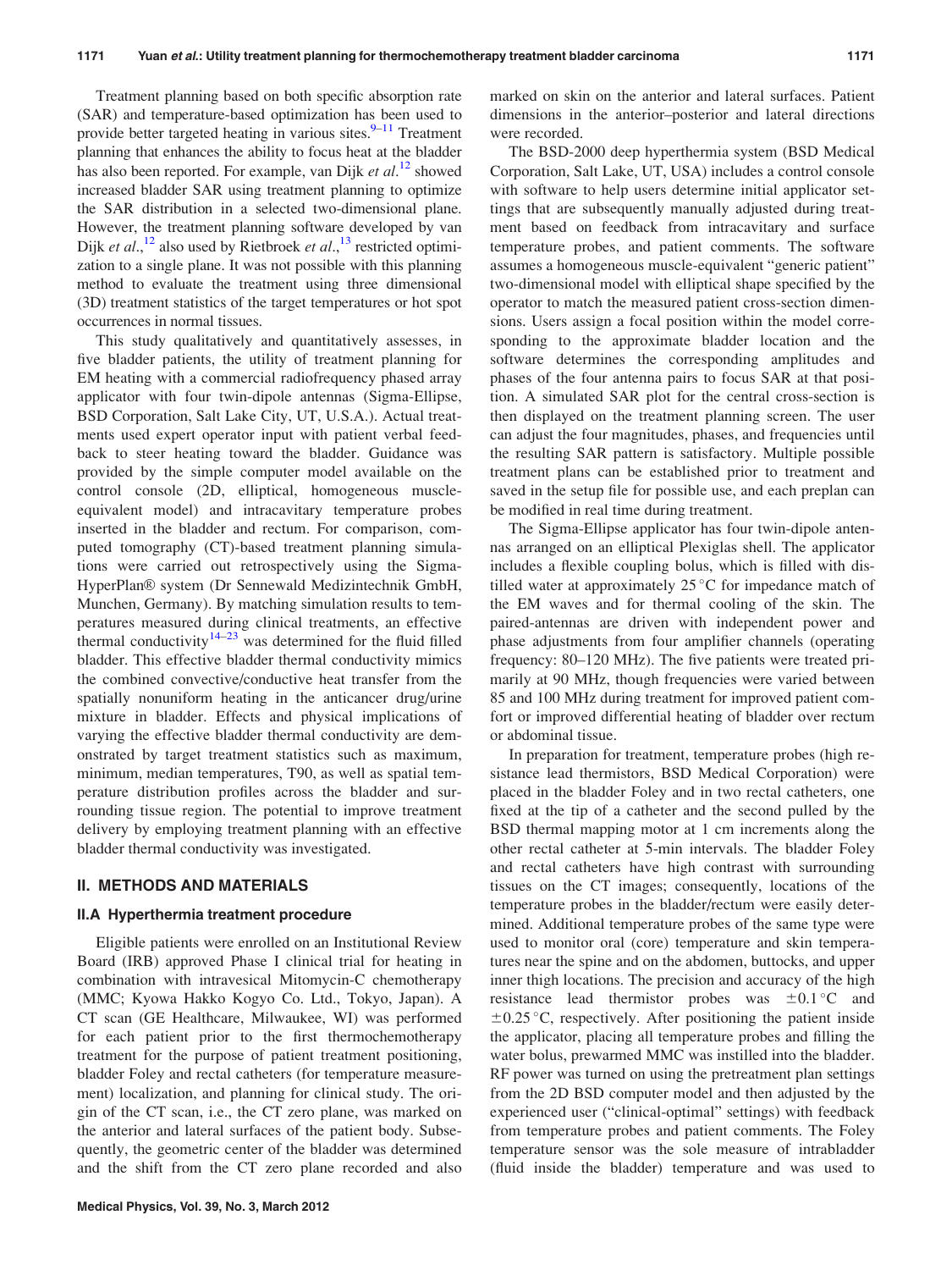control overall power, aiming for bladder temperatures in the range  $42 \pm 2^{\circ}$ C for the 1 h treatment. During treatment, system frequency, total power as well as applicator magnitude and phase settings (phase adjustments were the majority) were adjusted based on patient discomfort indications and temperatures recorded via the thermal probes. The bladder with MMC solution was heated to a temperature above  $40^{\circ}$ C for at least 40 min (but with the total time of RF power limited to a maximum of 60 min). The protocol required that RF power be halted after  $15-20$  min above  $40^{\circ}$ C and water drained from the bolus so the patient could move left-to-right to allow the drug to bathe all surfaces of the bladder. Power was off for approximately 5 min before refilling the bolus and resuming RF heating. In general, the bladder/MMC temperature remained above  $40^{\circ}$ C throughout this short interruption in power. RF power was turned off after either 60 min above  $40^{\circ}$ C in the bladder target, or 60 min of total RF power-on time. At the end of treatment, the solution was left inside the bladder until temperature dropped below 40 °C, generally within 10 min of power off.

#### II.B Retrospective treatment planning

Sigma-HyperPlan is a commercial software product used for hyperthermia treatment planning<sup>24–26</sup> built on the modular platform Amira (Visage Image, Inc., San Diego, CA, USA), which includes algorithms for medical image processing, geometric modeling, and graphic display. The calculation engine in Sigma-Hyperplan uses finite element (FE) or finitedifference time-domain (FDTD) methods to solve Maxwell's equations on tetrahedral grids generated from segmented tissues on CT or MR image data. The temperature distribution within the grid is then calculated by solving the bioheat transfer equation with the FE method. After completion of electrical field and temperature calculations, SAR-based or temperature-based optimizations can be carried out to obtain the optimal applicator magnitude and phase settings.

Retrospective treatment planning consisted of the following aspects (in a chronicle order in treatment planning with Sigma-Hyperplan): (a) detailed segmentation of the patient model from the initial CT scan series, (b) patient positioning within the BSD-2000 applicator in Sigma-HyperPlan, (c) assignment of realistic tissue dielectric/thermal properties, (d) modeling effective bladder thermal conductivity to account for convective/conductive effects in the drug/urine mixture, (e) computation of net RF power input to each antenna feed point, and (f) location of temperature measurement points corresponding to clinical configuration. These aspects are covered in the following sections.

# II.B.1. Detailed segmentation

Patient CT images were imported and segmented in Sigma-Hyperplan. Three tissue types, including muscle, fat and bone were first automatically contoured with standard threshold levels for these three tissues and were then manually refined for patient model reconstruction. The bladder was manually segmented and was named "target" for treatment and muscle and fat tissues surrounding the bladder were well differentiated in the contouring. The bladder wall was the target site in the hyperthermia treatment. However, since the bladder wall is only a few millimeters thick when filled with fluid, it was not segmented and modeled in the treatment planning. Rather, the whole bladder was considered as target. During treatment, as the bladder fluid temperature increased, the temperature of the bladder wall was assumed to equilibrate with the adjacent fluid due to heat conduction and convection, especially in the steady state condition. Hereafter, "bladder" refers to the bladder fluid content.

# II.B.2. Patient positioning

The BSD2000 external applicator position relative to the patient model was set according to the clinical setup at treatment. The center of the bladder was aligned with the center of antenna pairs in the longitudinal direction; the distance between the anterior flat surface of the applicator and patient chest wall was set at 6 cm. The patient model was centered in the lateral and A-P directions. A water bolus (used for impedance matching and skin cooling during the treatment) was simulated between the patient body model and applicator. Unstructured three dimensional tetrahedral meshes for FE simulations were created for the patient, water bolus, applicator, and surrounding air (a total of 78 000–112 000 tetrahedrons, depending on the patient size). A typical patient model within the BSD2000 Sigma-Ellipse applicator is shown in Fig. 1.

#### II.B.3. Tissue dielectric/thermal/blood properties

The dielectric properties (relative permittivity and conductivity, at a frequency of 90 MHz) and thermal properties (specific heat and thermal conductivity) used for muscle, fat, and bone $27-31$  are shown in Table I. Bladder fluid dielectric properties were obtained from measurement of MMC/urine mixture after the treatment. Samples of MMC/urine mixture were collected in containers and measured with a high temperature impedance probe (Model 85070C, HP/Agilent Corp, Santa Clara CA) in conjunction with a microwave vector network analyzer (Model E5071C, Agilent Corp, Santa Clara CA). The measured dielectric property values at 90 MHz were assigned as bladder dielectric properties. The specific heat of the bladder content was assumed equal to that of water.

Aside from conduction, heat is removed via blood perfusion, assumed to be at a relatively constant incoming temperature of 37 °C. Heat dissipation via perfusion is dependent on blood density<sup>32</sup> (1060 kg/m<sup>3</sup>), blood specific heat<sup>33</sup> (3600  $J/kg/K$ ), and flow rate. Flow rate was assumed to be temperature-independent but tissue-dependent (Table II).<sup>33</sup> Temperature dependent flow rate changes were not modeled due to the lack of definitive models in literature.

## II.B.4. Effective bladder thermal conductivity

During hyperthermia treatment of nonmuscle invasive bladder cancer treatment, convection inside the bladder due to nonuniform heating of the MMC/urine mixture is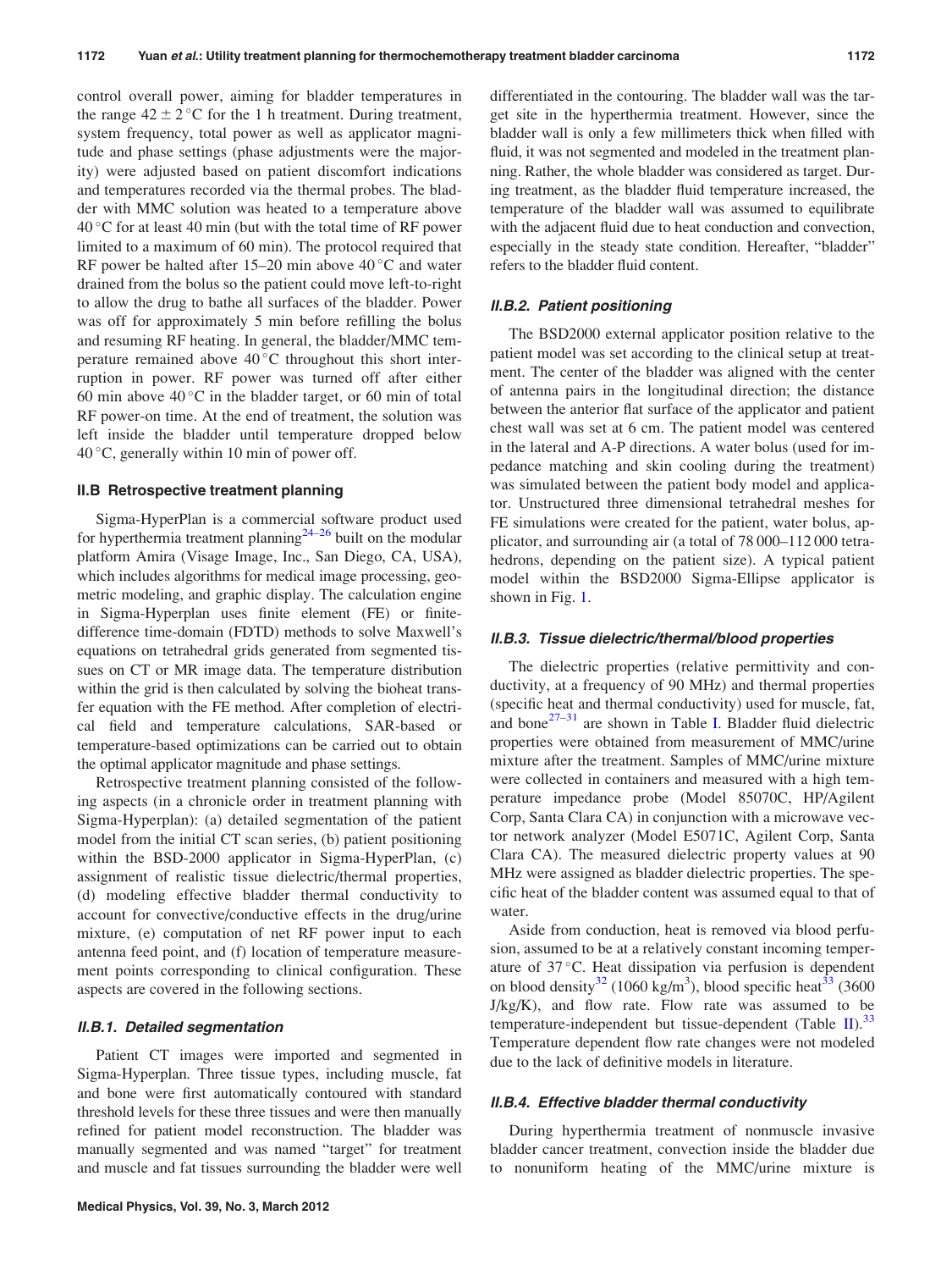



FIG. 1. (a) CT images of a patient and the reconstructed (transparent) patient model. (b) Patient model inside the BSD-2000 Sigma-Ellipse applicator showing the body outlines, bones, and bladder. (c), (d) Illustration of bladder (target) and rectum and the temperature probes inside them.

combined with conduction through the bladder wall. Since it is complicated to directly model this combined convective/ conductive phenomenon, an effective bladder thermal conductivity was introduced in the planning. In essence, this parameter lumped together conduction and convection effects. This approach has been widely used in combining the effect

TABLE I. Tissue properties used in simulation.

| <b>Tissue</b><br>type | Density<br>$\frac{\text{kg}}{\text{m}^3}$ | Relative<br>permittivity | Conductivity<br>(S/m) | Specific heat<br>(J/kg/K) | Thermal<br>conductivity<br>(W/K/m) |
|-----------------------|-------------------------------------------|--------------------------|-----------------------|---------------------------|------------------------------------|
| Muscle                | 1060                                      | 67.2                     | 0.79                  | 3600                      | 0.50                               |
| Fat                   | 900                                       | 6.2                      | 0.04                  | 2430                      | 0.21                               |
| <b>B</b> one          | 1600                                      | 15.6                     | 0.06                  | 1300                      | 0.436                              |
| <b>Bladder</b>        | 1000                                      | 81.8                     | 1.81                  | 4181                      | $k_{\rm eff}$                      |
| Material              |                                           |                          |                       |                           |                                    |
| type                  |                                           |                          |                       |                           |                                    |
| Air                   | 1.025                                     | 1                        | $\theta$              | 1005                      | 0.026                              |
| Plastic               | 1200                                      | 2.8                      | $\Omega$              | 1050                      | 0.24                               |
| Water                 | 1000                                      | 78.4                     | 0.004                 | 4181                      | 0.642                              |
| bolus                 |                                           |                          |                       |                           |                                    |

Medical Physics, Vol. 39, No. 3, March 2012

of conduction and convection in small and large blood vessels (14–23) including the effect of heat transfer through thin vessel walls, similar to the thermal dynamics in bladder.

For heat transfer of human tissues with blood flow, the Pennes bioheat equation is well established $34$ 

$$
\rho C \frac{\partial T}{\partial t} = \nabla \cdot (k \nabla T) - w_b C_b (T - T_b) + Q,\tag{1}
$$

where  $\rho$ , C, and k are the density (kg/m<sup>3</sup>), the specific heat  $[J/(kg \cdot ^{\circ}C)],$  and the thermal conductivity of the tissue [W/(m  $\cdot^{\circ}$ C)], while w<sub>b</sub>, C<sub>b</sub>, and T<sub>b</sub> are tissue volumetric perfusion rate  $\left[\frac{\text{kg}}{\text{m}^3 \cdot \text{s}}\right]$ , blood specific heat and blood temperature. Q is the volumetric heat production  $(W/m^3)$  by external heating and metabolism, and in hyperthermia, metabolism is negligible. It should be noted that  $k$  is the

TABLE II. Constant tissue blood perfusions.

| Tissue type | Blood perfusion $\text{m1/100 g/min}$ |
|-------------|---------------------------------------|
| Muscle      | 12.4                                  |
| Fat         | 3.4                                   |
| Bone        | 19                                    |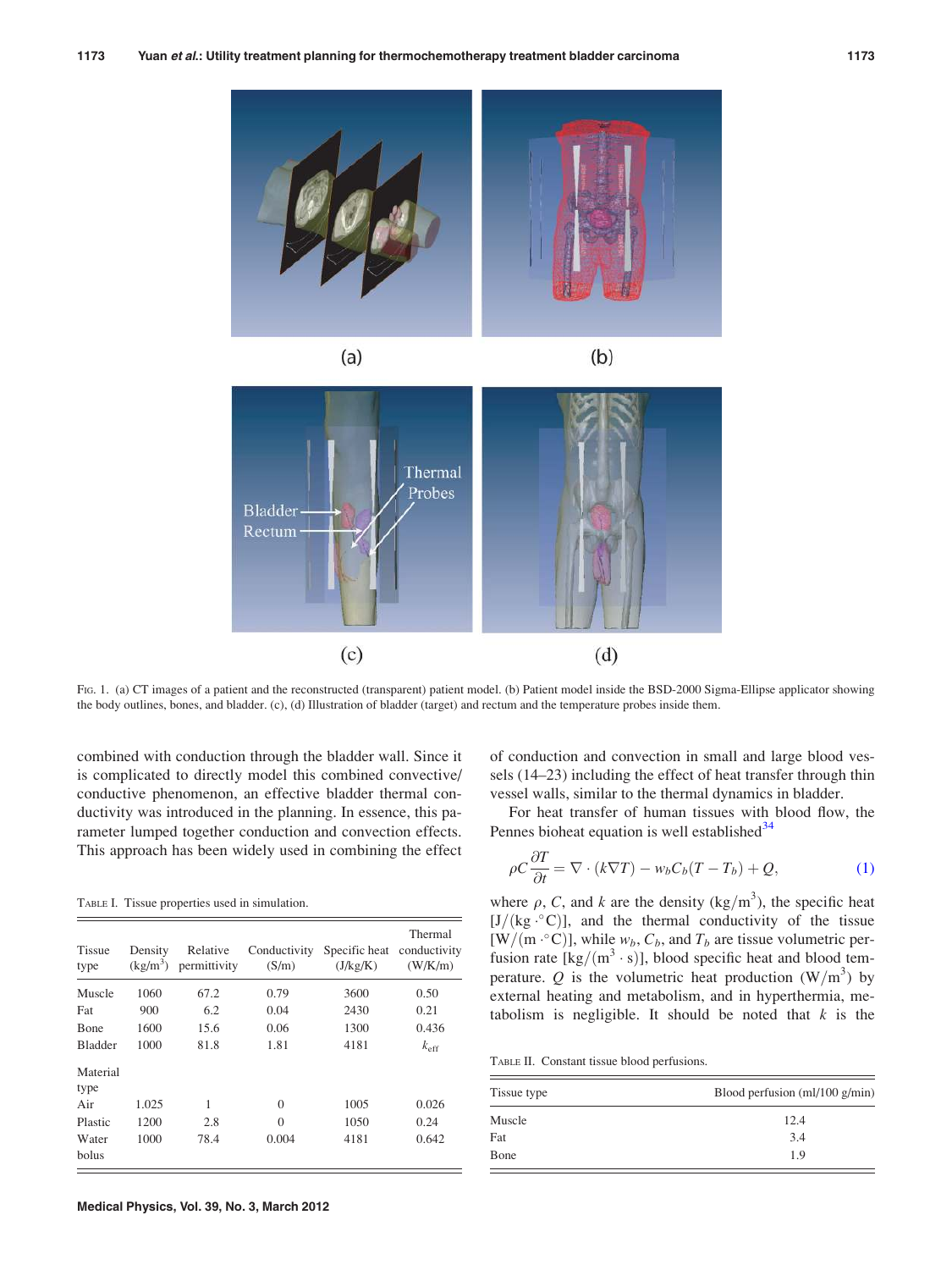commonly accepted thermal conductivity for all tissues except the bladder, where  $k_{\text{eff}}$  is used instead.

## II.B.5. Net RF power at antenna feed points

The antenna settings entered manually into the control program by the operator during treatment were the magnitudes and phases at the RF amplifier output. Losses incurred during transmission through the cables connecting the amplifiers to the RF feed point on each antenna, as well as reflected power, result in an overall reduction in actual power delivered to the dipole antenna feedpoints inside the applicator. To obtain the net input power at the feed points, treatment history data were used to extract treatment time, temperatures measured from all probes at various locations, powers (forward, reflected, and averaged) and phases in each channel at the RF amplifier output (Fig. 2). The net power at the feed point for each antenna was computed as:  $PN = PF(1 - \alpha) - PR/(1 - \alpha)$ , where PN, PF, and PR are the net, forward, and reflected powers measured at the amplifier, and  $\alpha \approx 0.2$  is the measured cable attenuation using port extension mode in a microwave vector network analyzer (Model E5071C, Agilent Corp, Santa Clara CA).

To compare the measured and simulated temperatures, the net input power and phase at each channel of the applicator during treatment were input to the Hyperplan planning system (both input power and phase are crucial to steering the heat focus). Since the SigmaHyperplan 2.0 treatment planning system was only capable of steady state computation, a time period was chosen during treatment where the measured temperatures were relatively steady (the shaded grey region in Fig. 2).

#### II.B.6. Temperature measurement locations

During treatment, temperatures inside the bladder and rectum were measured via temperature probes inserted in catheters. The probe locations were determined from patient CT images. Two measurement points, i.e., one inside the bladder and another inside the rectum, were obtained from either axial or sagittal planes in Sigma-Hyperplan to obtain calculated temperatures at locations corresponding to the CT locations.

The procedure for retrospective treatment planning is illustrated in Fig. 3. The main work flow in the treatment planning, denoted by red boxes in the center column, was composed of image segmentation, patient model construction, simulation model construction, EM field simulation, temperature simulation, planning evaluation, and determination of bladder effective thermal conductivity. The CT images, hyperthermia treatment data, and patient model



FIG. 2. (a) Measured bladder (solid line) and rectal (dashed line) temperatures as a function of time in the thermochemotherapy treatment. (b) Net power at the RF amplifier output (dashed line), net power at the applicator feed point (solid line), and (c) phase information as a function of treatment time. Note that (b) and (c) are for just one of the four antennas of the applicator.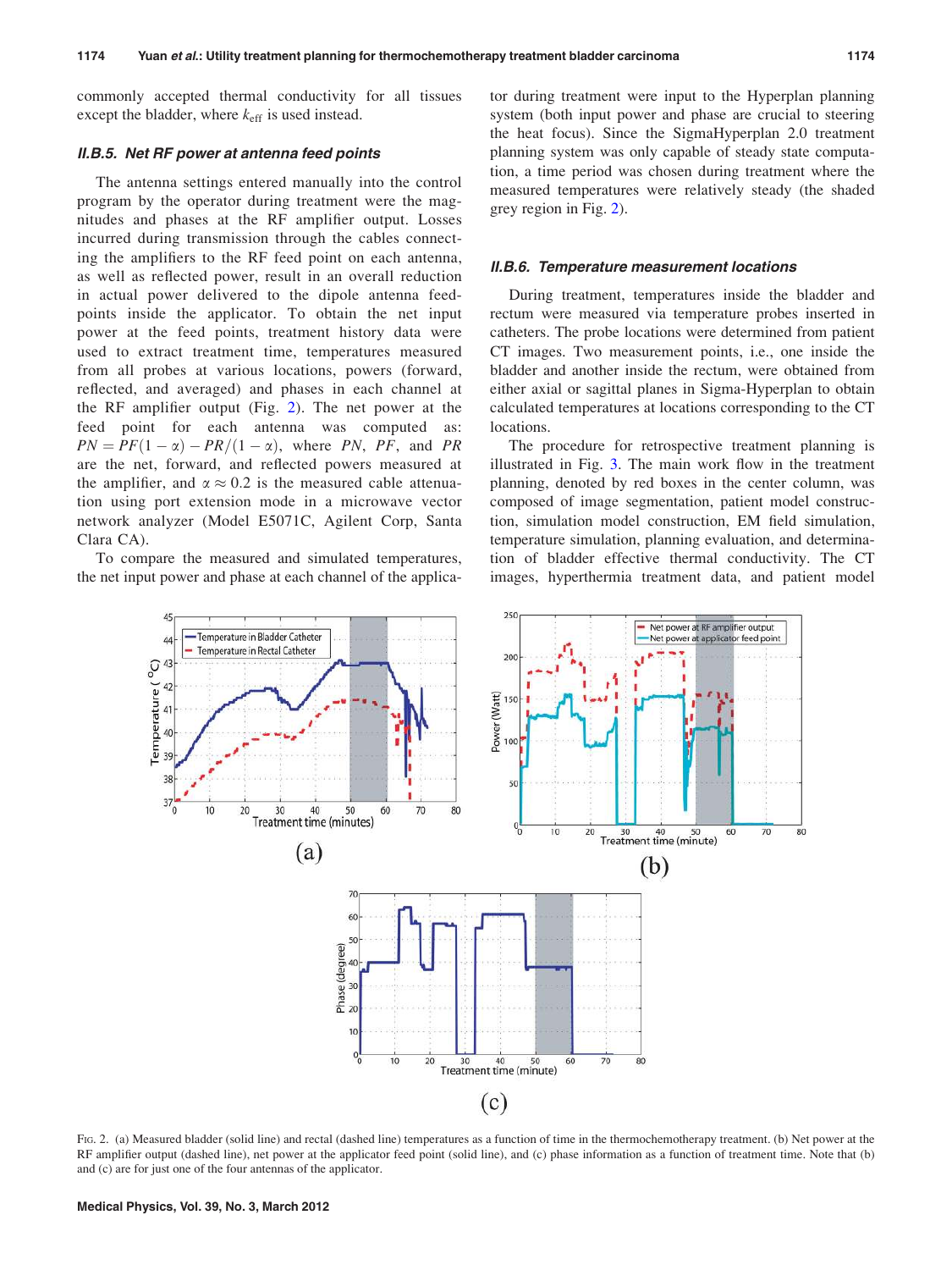

FIG. 3. The procedure of the retrospective treatment planning for nonmuscle invasive bladder cancer treatment: the middle column is the main procedure in the planning, and the left and right columns are inputs to the treatment planning.

parameters in blue boxes in the left and right columns were used as inputs during various stages of the planning.

For the temperature simulation, the effective thermal conductivity  $k_{\text{eff}}$  of bladder was varied from the thermal conductivity of a typical fluid, 0.642 W/K/m (no convection), to a value as large as 100 W/K/m (high conduction and convection). Differences between the bladder and rectum temperatures predicted from the planning and measured during treatment were calculated and analyzed as a function of  $k_{\text{eff}}$ . To understand the impact of  $k<sub>eff</sub>$  on the bladder and surrounding normal tissues, spatial temperature profiles with various  $k<sub>eff</sub>$  values were plotted. In addition, patient treatment statistics, such as maximum, minimum, median temperatures, and T90 were studied as a function of varying  $k_{\text{eff}}$ .

Another area that allowed correlation between simulation and measurement was related to patient pain complaints. These complaints were mostly due to higher temperature ("hot spots") occurring in regions other than the target. For each patient treatment, regions of "hot spot" occurrences predicted by the planning were compared with patient complaints during treatment.

# II.C. Assessment of treatment planning utility in nonmuscle invasive bladder cancer treatment

The clinical-optimal settings were a result of guidance provided by the BSD-2000 control computer model together with feedback from the patient and the rectal/bladder temperature probes, which allowed the expert medical physicist operator to adjust the settings. "Computed-optimal" settings were retrospectively calculated in Sigma-Hyperplan, to assess the potential improvement over the clinical settings.

A user-specified objective function that defined the optimal goal of treatment was used in Sigma-Hyperplan

Objective:

$$
\begin{aligned} \text{Min}J(S) &= \sum_{\substack{r_{i,j,k} \in V_{\text{target}} \\ T(r_{i,j,k}) < 43 \text{ }^{\circ}C}} \left( T(r_{i,j,k};S) - 43 \right)^2 \\ &+ w \cdot \sum_{\substack{r_{i,j,k} \in V_{\text{leading}} \\ T(\vec{r}_{i,j,k}) > 42 \text{ }^{\circ}C}} \left( T(r_{i,j,k};S) - 42 \right)^2, \end{aligned} \tag{2}
$$

Free variables

$$
S = [A_1, \varphi_1, A_2, \varphi_2, A_3, \varphi_3, A_4, \varphi_4]
$$

**Constraints** 

$$
T_{\text{max}}-\text{bladder} = 45^{\circ}C;
$$
  

$$
T_{\text{max}}-\text{nontarget} = 44^{\circ}C
$$

where T is the temperature at spatial location  $r_{i,j,k}$ , indices i, j, and  $k$  are node indices along the  $x$ ,  $y$ , and  $z$  direction, and  $w$  is the weight of the penalty term;  $w = 1$  was assigned.<sup>24,25</sup> This objective function was designed to drive the target (bladder content) temperatures above  $43^{\circ}$ C and to restrict normal tissue temperatures below  $42^{\circ}$ C. The free variables were the amplitudes  $(A_1, A_2, A_3, A_4)$  and phases  $(\varphi_1, \varphi_2, \varphi_3, \varphi_4)$  for the four antenna pairs of the applicator. Additional temperature constraints on the maximal allowable temperature in a specified tissue were also imposed:  $44^{\circ}$ C for all tissue, except 45 °C for bladder.

The computed-optimal settings, while not capable of realtime adjustment, can potentially better reduce surrounding normal tissue heating by virtue of being able to model the patient tissue distribution in three-dimensions. To assess this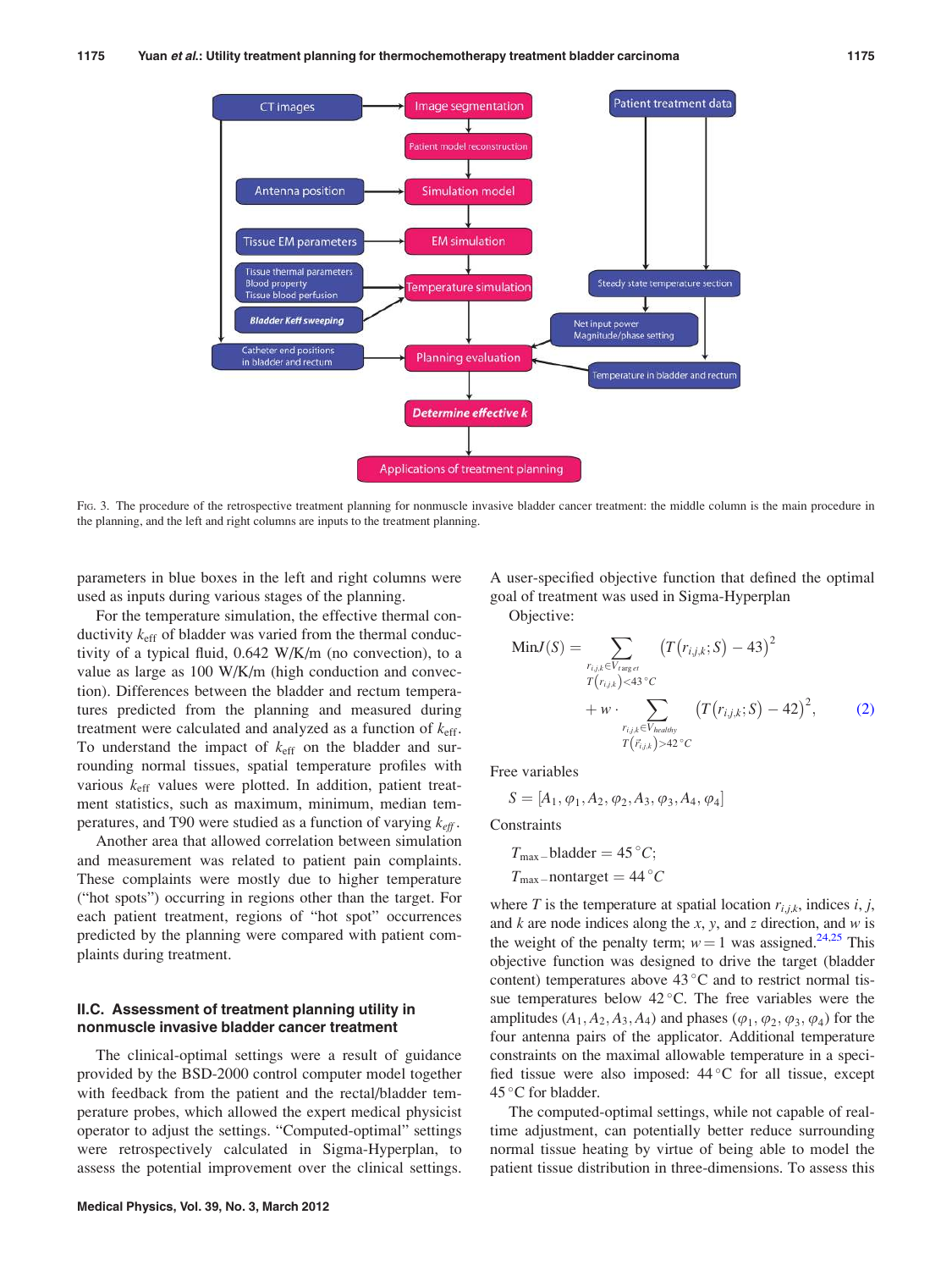

FIG. 4. Differences between predicted and measured temperature in bladder as function of the effective thermal conductivity. The curves of patient 3 and patient overlap for most Keff values in the figure.

potential, we compared the "hot spot" volumes from the clinical-optimal and the computed-optimal settings.

# III. RESULTS

# III.A. Determination of  $k_{\text{eff}}$

For the five patient treatments, differences between the predicted and measured temperatures inside the bladder as a function of  $k_{\text{eff}}$  are plotted in Fig. 4. It can be seen that temperature differences between the predicted and measured temperatures decrease with increasing  $k<sub>eff</sub>$ . For  $k<sub>eff</sub>$  larger than 10 W/K/m, the temperature differences reached an asymptote in four patients. For all the patients, the temperature differences were within 1.3 °C at  $k_{\text{eff}} = 10 \,\text{W/K/m}$  and were within  $1.2 \degree$ C at  $k_{\text{eff}}$  above 50 W/K/m.

The differences between predicted and measured temperatures inside the rectum are shown in Fig.  $5(a)$ . Unlike the results for bladder, temperature differences were quite large. However, if the sampling points in rectum were moved closer to the bladder in the simulation (0.5 cm anterior for



FIG. 6. Target treatment temperature statistics as function of  $k<sub>eff</sub>$  for one patient, including maximum, minimum, median temperatures, and T90, defined as the temperature value exceeded in 90% of the target volume.

patient 4 and 0.5 cm superior for patient 5), the results were substantially improved: at  $k_{\text{eff}}$  larger than 10 W/K/m, the temperature differences were between  $-0.7$  °C and 0.2 °C, as shown in Fig.  $5(b)$ .

Patient treatment temperature statistics for the target, including the maximum, minimum, median temperatures, as well as T90 were also calculated as a function of  $k_{\text{eff}}$ . As the general trend of the curves for these parameters was similar among the patients, only the results from patient 3 are shown (Fig. 6). With increasing  $k_{\text{eff}}$ , the bladder temperature distribution tended to be become more homogeneous. The difference between maximum and minimum temperatures decreased to  $\sim 0.5$  °C at  $k_{\text{eff}} = 50 \,\text{W/K/m}$ , and  $\sim 0.3$  °C at  $k_{\text{eff}} = 100 \,\text{W/K/m}$ . It is impressive that T90, defined as the temperature value exceeded in 90% of the target volume, changed very slightly with increasing  $k_{\text{eff}}$ : from 43 °C at  $k_{\text{eff}} = 0.642 \text{ W/K/m}$  to 43.4 °C at  $k_{\text{eff}} = 10 \text{ W/K/m}$  and 43.6 °C at  $k_{\text{eff}} = 50 \text{ W/K/m}$  or above.

Spatial temperature distribution along the anterior– posterior, inferior–superior, and left–right directions across



FIG. 5. Differences between predicted and measured temperatures in rectum as function of the effective thermal conductivity: (a) at the original measurement points in rectum and (b) at points 0.5 cm away form the original measurement points for patient 4 and patient 5.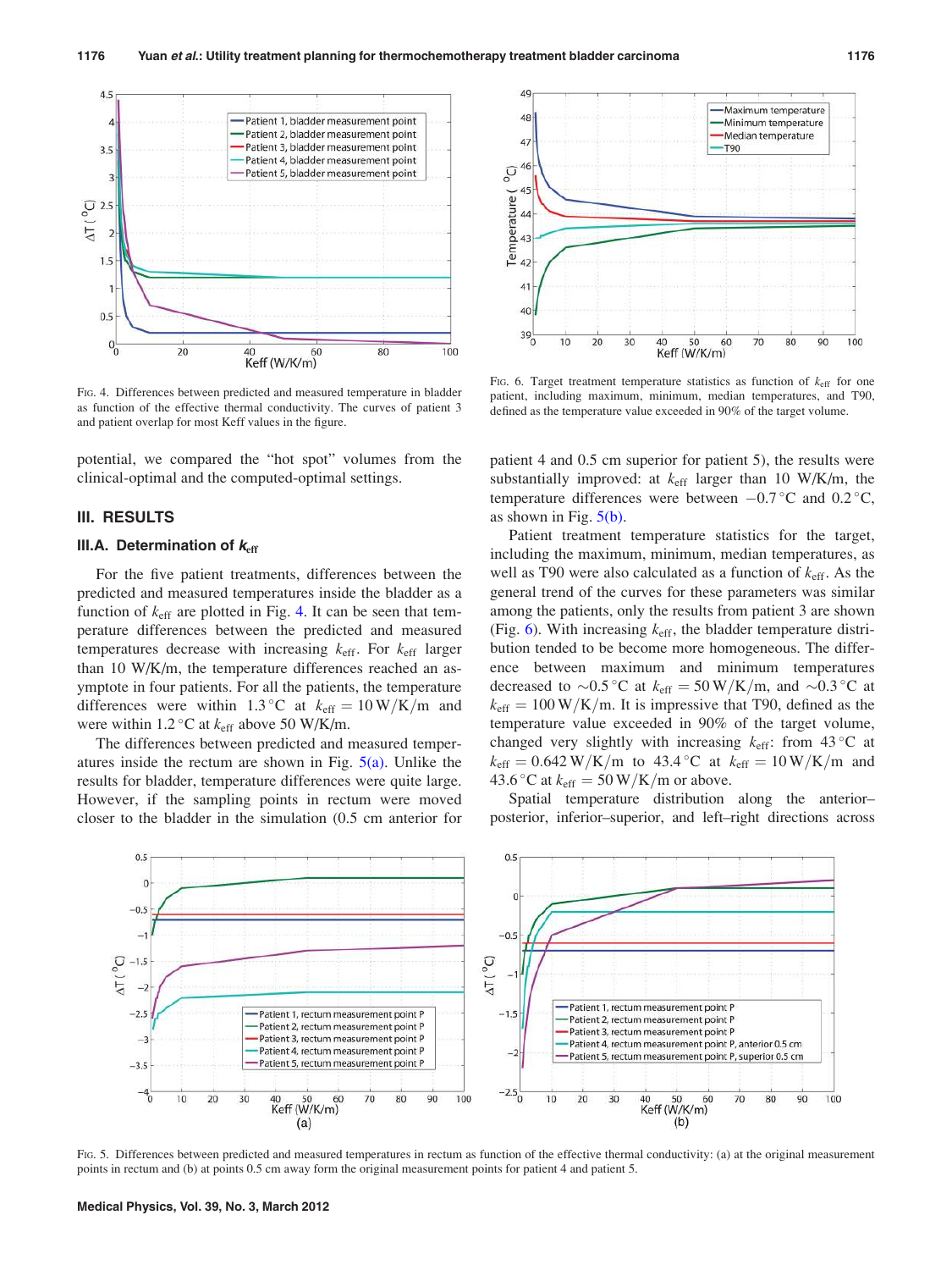the bladder are plotted in Fig. 7. The shaded region represents the bladder, with normal tissue on either side. Eight temperature profile curves for varying  $k<sub>eff</sub>$  are plotted, showing that the temperature distribution inside the bladder becomes more uniform with increasing  $k_{\text{eff}}$  (for  $k_{\text{eff}} > 10 \,\text{W/K/m}$ , the temperature distribution was relatively homogeneous). Increasing  $k<sub>eff</sub>$  also affected temperature distribution in the surrounding tissues, but to a much smaller extent than bladder and within a range of approximately 1.5 cm from the bladder wall. Beyond this range, varying  $k_{\text{eff}}$  had a negligible effect on the temperature distribution in the surrounding tissues. Based on these results, the clinically relevant  $k_{\text{eff}}$  range was estimated to be from 10 to 50 W/K/m.

# III.B. Clinical-optimal settings simulated in Sigma-HyperPlan

Figure 8 shows the three dimensional temperature distribution inside one patient model (patient 3) using the clinicaloptimal settings. The bladder appears to be well heated. For all five patients, the measured temperatures in the treatment were also compared with the target T90 values, as listed in Table III. The uncertainties for the measurement were  $\pm 0.25$  °C, as mentioned previously. The calculated temperature uncertainties resulted from many factors in the simulation, including assigned tissue parameters, patient positioning, and temperature probe localization errors in the model, and simulation parameters, etc., and were not investigated in this paper. Not considering the measured and simulated temperature uncertainties, the differences between T90s and the measured temperatures were within  $1.4\textdegree C$ , and there was a very slight change of T90 when  $k_{\text{eff}}$  was increased from 10 to 50 W/K/m. Except for one patient (patient 5), the predicted T90 for the bladder target was larger than the measured temperature.

For all five patients, the predicted hot spot locations were compared to patient complaints during treatment (summarized in Table IV). It should be mentioned here that patient complaints may not be reported exclusively during the steady state period in which we chose to do retrospective planning, but we still see a general qualitative agreement.

#### III.C. Potential treatment quality improvement

Temperature distributions obtained with the computed and clinical-optimal settings were compared in two aspects (Table V): (1) total net input power required to achieve the bladder target treatment  $T90 = 43 \degree C$ ; and (2) "hot spot" volume (the volume of normal tissues at  $T > 42^{\circ}$ C, in cc) when the target treatment T90 =  $43^{\circ}$ C. It should be noted that the total net input power for the computed-optimal setting was obtained by minimizing the objective function J in the optimization and then scaling the amplitudes up/down to yield a  $T90 = 43$  °C. Compared with the treatment using clinical settings, the "hot spot" volumes were generally lower with the computed-optimal settings. As an example, for patient 3, the "hot spot" volume was reduced to about one third that for the treatment with clinical settings. The computed-optimal temperature distribution for patient 3 is illustrated in Fig. 9. Compared to the temperature distribution with the clinical



FIG. 7. Temperature distribution profiles across the bladder and surrounding tissues in the (a) anterior–posterior, (b) inferior–superior, and (c) left–right directions, with various bladder  $k_{eff}$  values used for in the planning. The shaded regions represent the bladder.  $(A = \text{ anterior}, P = \text{posterior}, I = \text{inferior},$  $S =$  superior,  $L =$  left, and  $R =$  right).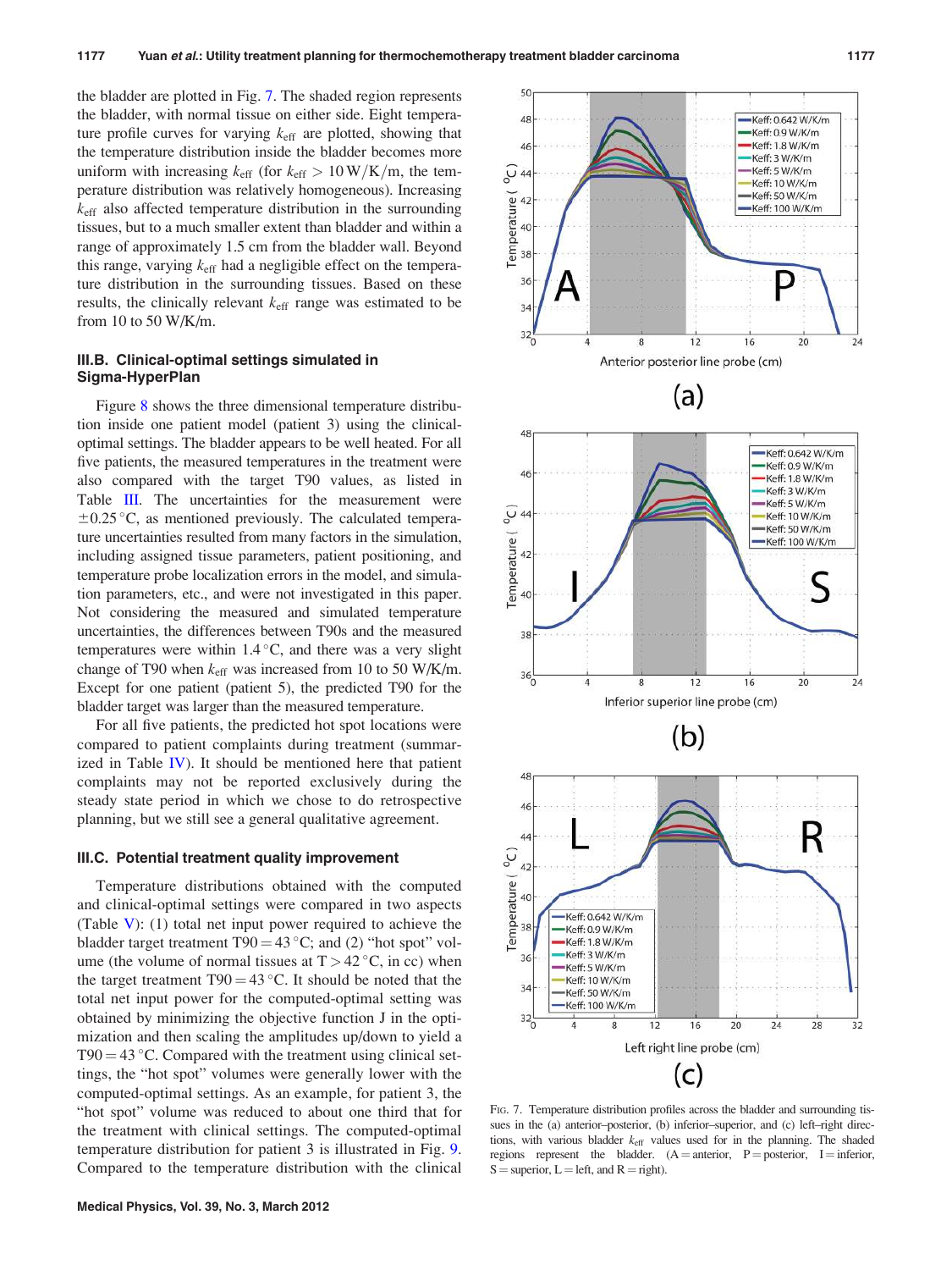

FIG. 8. Demonstration of Sigma-HyperPlan simulated temperature distributions in one patient (patient 3) when the clinical setting was used: (a) three dimensional temperature distribution superimposed on the anatomy showing location of bladder and bones. Temperature distributions on the sagittal plane, coronal plane, and axial plane are illustrated in (b), (c), and (d), respectively.

settings in Fig. 8, "hot spots" in the vicinity of the lateral pelvic bones are substantially reduced, as well as a reduction in the hot regions anterior and superior to the bladder. Treatment planning helped improve quality of treatment for four out of the five targets in all patients and was almost the same for the other target. Overall, the computed-optimal settings show promise in potentially reducing patient discomfort by lowering hot spot volumes.

# IV. DISCUSSION

Due to the small size of bladder relative to the patient, the RF loading of the patient in the Sigma applicator is similar regardless of bladder volume. Thus, treatment plans were performed on the average size bladder as scanned in the initial patient workup. Because of the linearly increasing bladder volume, a variation in actual power deposition into the bladder during the course of treatment is expected, but is accommodated by varying overall applicator power to maintain appropriate temperature rise in bladder. The simulations of this study are intended not to predict actual heating rate in bladder but rather to assist the operator in determining appropriate relative phase of the antennas to steer the power deposition pattern into the region of the variable size bladder, so that heating is well focused to the target and away from surrounding normal tissues.

TABLE III. Comparison of bladder temperatures measured during treatment with predicted T90 values using  $k_{\text{eff}} = 10 \text{ W/K/m}$  or 50 W/K/m.

| Patient<br>number    | Measured temperature<br>in bladder $(\pm 0.25^{\circ}C)$ | T90 $(^{\circ}C)$                   |                          |  |
|----------------------|----------------------------------------------------------|-------------------------------------|--------------------------|--|
|                      |                                                          | $k_{\text{eff}} = 10 \text{ W/K/m}$ | $k_{\rm eff}$ = 50 W/K/m |  |
| Patient 1            | 42.9                                                     | 43.1                                | 43.1                     |  |
| Patient <sub>2</sub> | 41.7                                                     | 42.9                                | 43.1                     |  |
| Patient <sub>3</sub> | 42.6                                                     | 43.4                                | 43.6                     |  |
| Patient <sub>4</sub> | 43.0                                                     | 43.9                                | 44.1                     |  |
| Patient 5            | 42.5                                                     | 42.1                                | 42.3                     |  |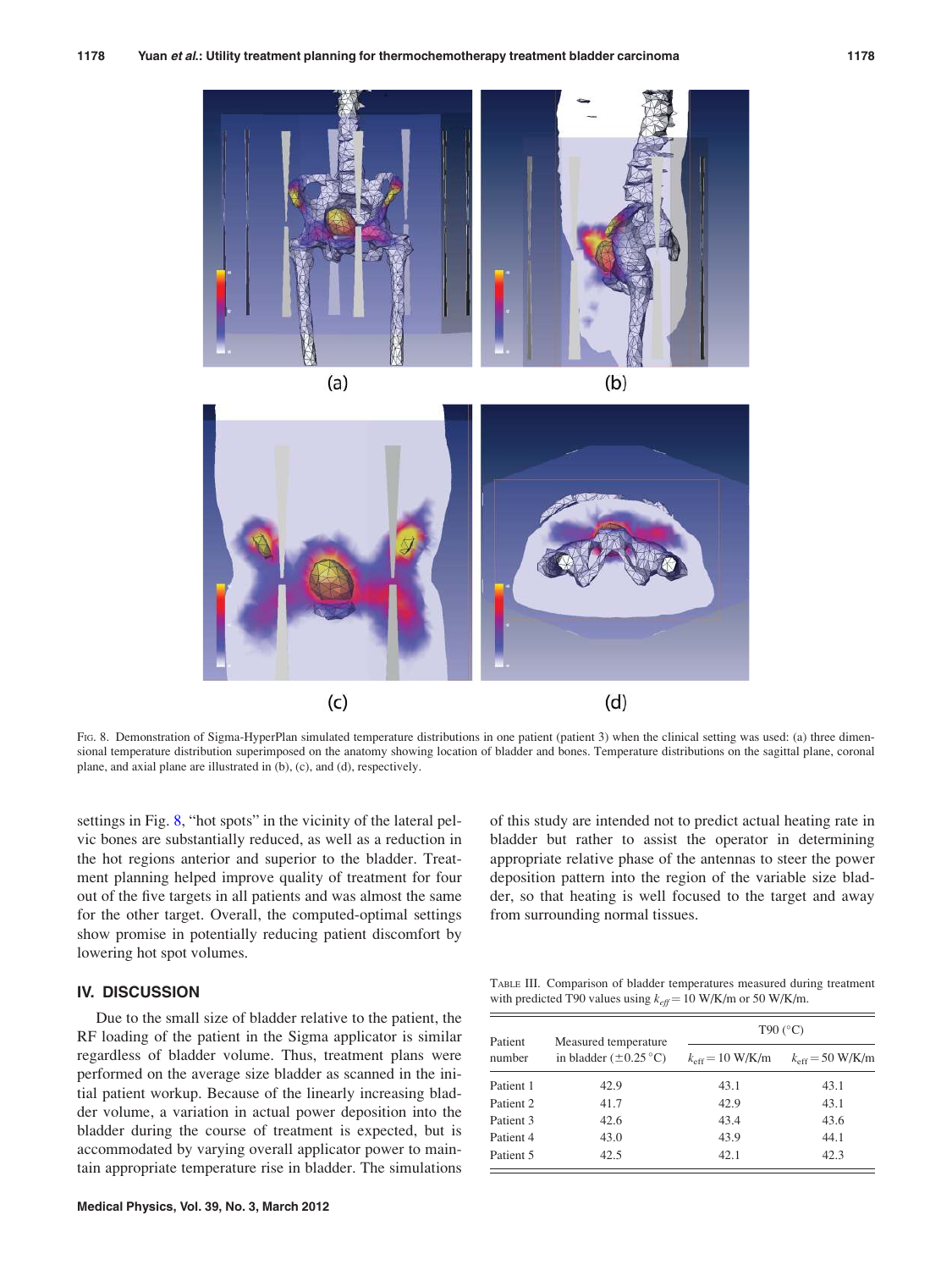| Patient number | Hot spot locations from treatment planning                                                                          | Patient complaint locations<br>No complaints          |  |
|----------------|---------------------------------------------------------------------------------------------------------------------|-------------------------------------------------------|--|
|                | Small volumes in lower anterior pelvic<br>bone (pubic bone)                                                         |                                                       |  |
| 2              | Superior and anterior part of lateral<br>pelvic bones, lower anterior pelvic bone (pubic bone)                      | Anterior pelvic discomfort                            |  |
| 3              | Superior and anterior lateral pelvic bones, lower anterior pelvic bone,<br>and fat anterior-superior to the bladder | Anterior pelvic discomfort (pubic bone level) and fat |  |
| $\overline{4}$ | Lateral pelvic bones, fat, and muscle anterior to femur heads                                                       | Some pelvic discomfort (not major) complaints         |  |
| 5              | Superior lateral pelvic bone, lower anterior pelvic bone (pubic bone),<br>fat, and muscle anterior to femur heads   | pubic bone and fat                                    |  |

TABLE IV. Comparisons between hot spot locations predicted by planning (in normal tissues where temperature is larger than  $42^{\circ}$ C when T90 =  $43^{\circ}$ C of the target is achieved) and patient complaints.

The effective bladder thermal conductivity is a convenient parameter that seeks to mimic the combined effect of convection and conduction within the bladder/bladder wall. This study found that the simulated and measured bladder temperatures best matched for a large bladder effective thermal conductivity (10–50 W/K/m). The physical implication of large effective bladder thermal conductivity is that the heat is quickly conducted within the bladder, and more quickly conducted away at the interfaces between the bladder and the surrounding tissues. As a result, temperatures were more spatially uniform inside the bladder, and temperature differences between the surrounding tissues and bladder wall were decreased in the steady state, as shown in Fig. 7.

In the current heat transfer model, a single effective thermal conductivity was used to model both the fluid convection inside and heat conduction through the wall. Ideally, heat flow in the bladder would be most accurately characterized by separate convection (bladder fluid) and conduction (bladder wall) terms. Due to the complexity involved in such a model, we chose to use a single effective thermal conductivity parameter. While the effective thermal conductivity model has typically been used to model perfused tissue, it appears from this work that this approach can be used to improve the modeling of large fluid filled, heated organs.

The differences between predicted and measured temperatures in the rectum were large, compared to the bladder temperature difference. However, a small shift in expected location of the rectal temperature sensors reduced the temperature differences greatly. This high temperature sensitiv-

TABLE V. Comparison between treatments with the clinical and the computed-optimal settings to achieve the treatment goal of T90 =  $43^{\circ}$ C. The net power is the power required to achieve  $T90 = 43 \degree C$ , and hot spot volume is calculated as normal tissue volume  $>42^{\circ}$ C. Patient weights and the planned bladder volumes were also listed in the table.

|                      | Weight                                        | Clinical setting |      | Computed-optimal setting |                    |
|----------------------|-----------------------------------------------|------------------|------|--------------------------|--------------------|
| Patient No.          | (kg)/bladder Net power Hot spot<br>volume(cc) | (W)              | (cc) | Net power<br>(W)         | Hot<br>$spot$ (cc) |
| Patient 1            | 69.5/172.8                                    | 245              | 124  | 250                      | 127                |
| Patient <sub>2</sub> | 76.9/152.6                                    | 345              | 557  | 467                      | 239                |
| Patient <sub>3</sub> | 90.7/156.7                                    | 359              | 745  | 359                      | 270                |
| Patient 4            | 73.2/140.6                                    | 407              | 1015 | 312                      | 119                |
| Patient 5            | 80.1/135.8                                    | 433              | 1430 | 393                      | 368                |

ity is because the anterior and superior segment of the rectum sits in a high temperature gradient region, implying that probes in this region can potentially have large temperature measurement uncertainties. Moreover, a shift like the one considered is possible as the rectal probe can move from CT-imaging to treatment.

Retrospective treatment planning (simulation) was used to evaluate the treatment with clinical manual settings. First, the simulation with clinical settings was shown to heat the bladder well and a good correlation was found between the calculated T90 and the single point of temperature measurement inside the bladder. Second, the location of the "hot spots" in the simulation coincided with patient reports of pain. Simulations indicate that treatment results may be improved using the computed-optimal settings obtained from treatment planning. The same target treatment can be attained with a substantial reduction of "hot spot" volumes in surrounding normal tissues. In the future, we plan to confirm this result in actual patient treatments based on prospective computed-optimal settings.

One challenge of implementing the computed-optimal settings from the treatment planning system in real treatments is that the HyperPlan calculated optimal settings assume they will be applied at the feed point of each antenna. Currently, power magnitude and phase are monitored and controlled by the BSD 2000 control system only at the RF amplifier output ports. With a control system that can deliver accurate net input power, both in magnitude and phase, or alternatively with further investigation of appropriate scaling between HyperPlan calculated phase/amplitudes and approximate phase/amplitudes necessary at the amplifier outputs, there is potential to realize the optimal setting from treatment planning and thus to provide improved quality hyperthermia treatments.

The process of bladder treatment planning is amenable to implementation within the clinical workflow. Using the effective bladder thermal conductivity and CT scans acquired prior to treatment, treatment plans may be generated using the Sigma Hyperplan system. The amplitude and phase settings may then be fine-tuned during treatment to further improve heat focusing or reduce patient pain. This approach has potential to not only provide improved bladder heating with lower power input but also reduces the time taken by the operator to "search" for effective settings.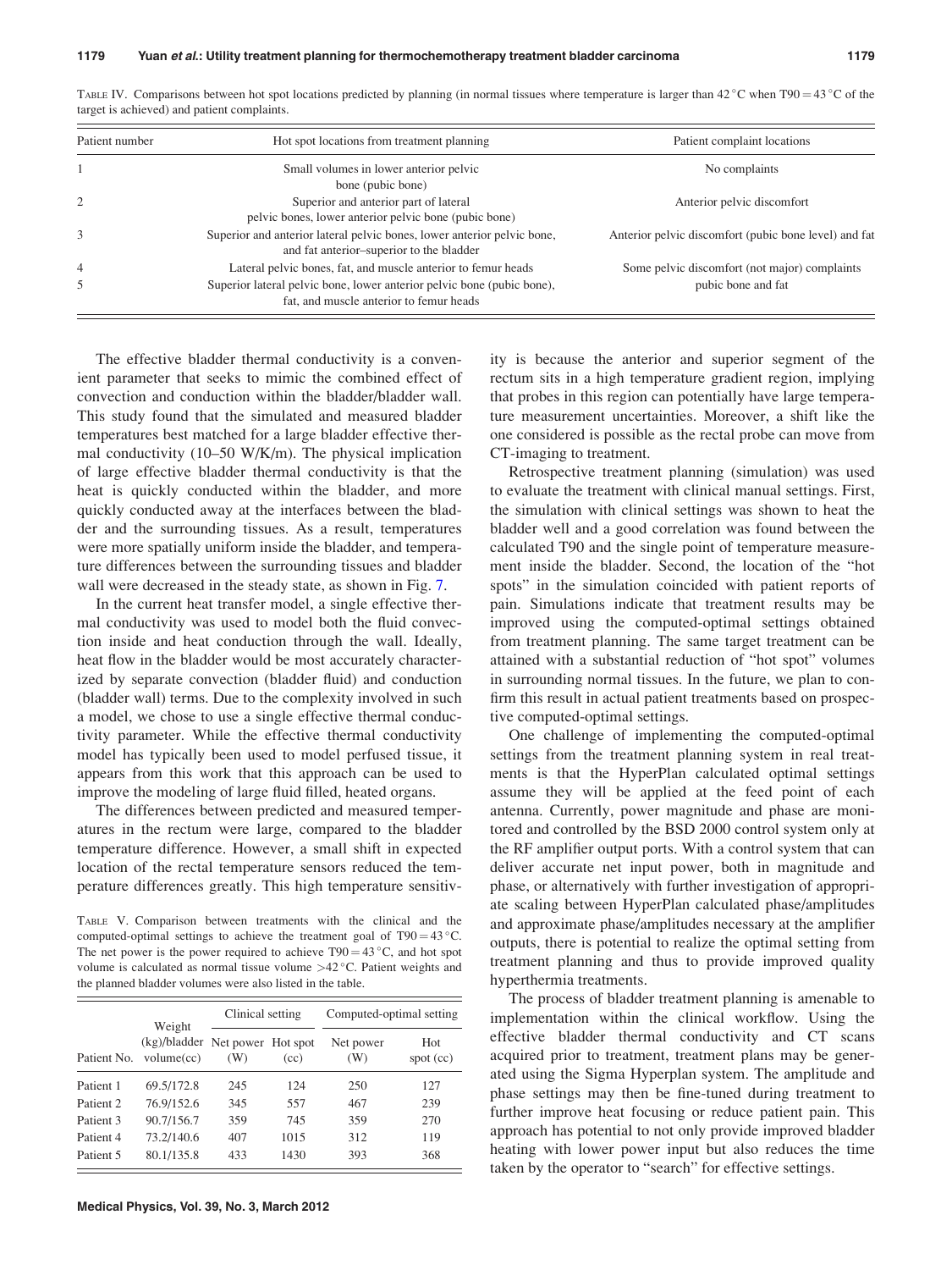

FIG. 9 Sigma-HyperPlan simulated temperature distribution in patient 3 (same as in Fig. 8) when the computed-optimal setting is used: (a) three dimensional temperature distribution in bladder and pelvic bones. Temperature distributions on the sagittal, coronal, and axial planes are illustrated in (b), (c), and (d), respectively. Comparing against Fig. 8, the hot spots are substantially reduced with the computed-optimal setting.

# V. CONCLUSIONS

The use of an effective thermal conductivity for bladder was shown to be an effective way of mimicking the combined convective/conductive heat transfer inside the bladder and at interfaces between the bladder and surrounding tissues. Compared to manual experienced operator based treatment settings, pretreatment planning for RF phased array thermochemotherapy of nonmuscle invasive bladder cancer with Sigma-HyperPlan shows promise for reducing patient discomfort by lowering hot spot volumes in normal tissues while effectively localizing heat in bladder.

# ACKNOWLEDGMENTS

The authors gratefully acknowledge HyperPlan software from Dr. Sennewald Medizintechnik GmbH and software support from Steffen Eisenhardt. The authors appreciate the technical assistance in Avizo® from Jean-Luc Garnier, Mike Marsh, Emmet Ludington, and Shawn Zhang. This study was supported by NIH grant NCI P01—CA042745-23.

- a)Author to whom correspondence should be addressed. Electronic mail: yuyuan.06@gmail.com
- ${}^{1}$ R. Colombo, A. Lev, L. F. Da Pozzo, M. Freschi, G. Gallus, and P. Rigatti, "A new approach using local combined microwave hyperthermia and chemotherapy in superficial transitional bladder-carcinoma treatment," J. Urol. 153, 959–963 (1995).
- <sup>2</sup>B. Moskovitz, G. Meyer, A. Kravtzov, M. Gross, A. Kastin, K. Biton, and O. Nativ, "Thermo-chemotherapy for intermediate or high-risk recurrent superficial bladder cancer patients," Ann. Oncol. 16, 585–589 (2005).
- 3 J. M. McKiernan, P. Masson, A. M. Murphy, M. Goetzl, C. A. Olsson, D. P. Petrylak, M. Desai, and M. C. Benson, "Phase I trial of intravesical docetaxel in the management of superficial bladder cancer refractory to standard intravesical therapy," J. Clin. Oncol. 24, 3075–3080 (2006).
- <sup>4</sup>R. Colombo, L. F. Da Pozzo, A. Lev, M. Freschi, G. Gallus, and P. Rigatti, "Neoadjuvant combined microwave induced local hyperthermia and topical chemotherapy versus chemotherapy alone for superficial bladder cancer," J. Urol. 155, 1227–1232 (1996).
- <sup>5</sup>O. N. Gofrit, A. Shapiro, D. Pode, A. Sidi, O. Nativ, Z. Leib, J. A. Witjes, A. G. van der Heijden, R. Naspro, and R. Colombo, "Combined local bladder hyperthermia and intravesical chemotherapy for the treatment of highgrade superficial bladder cancer," Urology 63, 466–471 (2004).
- <sup>6</sup>R. R. Hall, R. O. K. Schade, and J. Swinney, "Effects of hyperthermia on bladder cancer," Br. Med. J. 2, 593–594 (1974).